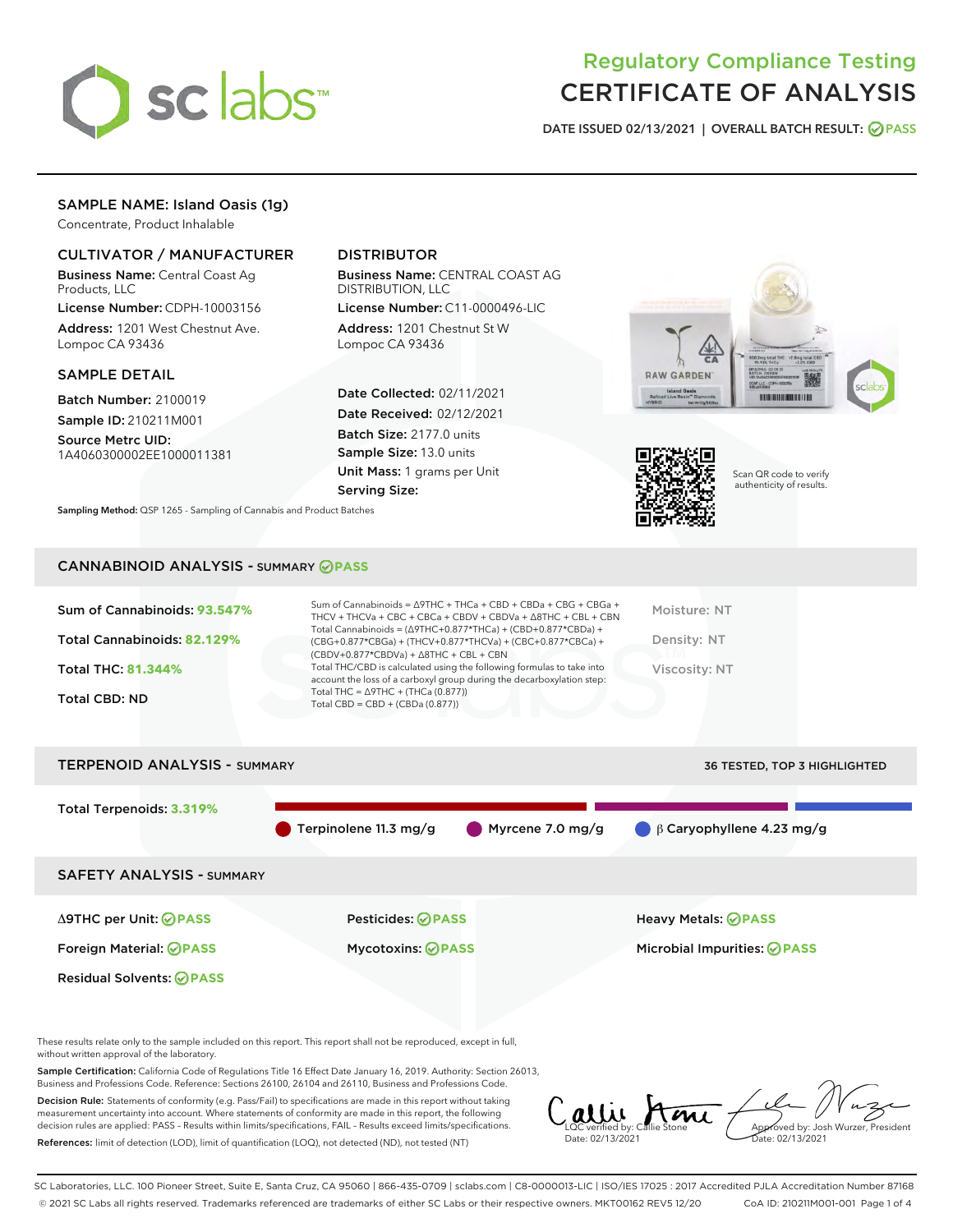



ISLAND OASIS (1G) | DATE ISSUED 02/13/2021 | OVERALL BATCH RESULT: ◯ PASS

#### CANNABINOID TEST RESULTS - 02/13/2021 2 PASS

Tested by high-performance liquid chromatography with diode-array detection (HPLC-DAD). **Method:** QSP 1157 - Analysis of Cannabinoids by HPLC-DAD

#### TOTAL CANNABINOIDS: **82.129%**

Total Cannabinoids (Total THC) + (Total CBD) + (Total CBG) + (Total THCV) + (Total CBC) + (Total CBDV) + ∆8THC + CBL + CBN

TOTAL THC: **81.344%** Total THC (∆9THC+0.877\*THCa)

TOTAL CBD: ND

Total CBD (CBD+0.877\*CBDa)

TOTAL CBG: 0.1% Total CBG (CBG+0.877\*CBGa)

TOTAL THCV: 0.685% Total THCV (THCV+0.877\*THCVa)

TOTAL CBC: ND Total CBC (CBC+0.877\*CBCa)

TOTAL CBDV: ND Total CBDV (CBDV+0.877\*CBDVa)

| <b>COMPOUND</b>  | LOD/LOQ<br>(mg/g)          | <b>MEASUREMENT</b><br><b>UNCERTAINTY</b><br>(mg/g) | <b>RESULT</b><br>(mg/g) | <b>RESULT</b><br>(%) |
|------------------|----------------------------|----------------------------------------------------|-------------------------|----------------------|
| <b>THCa</b>      | 0.05/0.14                  | ±23.636                                            | 919.68                  | 91.968               |
| <b>THCVa</b>     | 0.07 / 0.20                | ±0.373                                             | 7.81                    | 0.781                |
| <b>A9THC</b>     | 0.06 / 0.26                | ±0.237                                             | 6.88                    | 0.688                |
| <b>CBGa</b>      | 0.1/0.2                    | ±0.06                                              | 1.1                     | 0.11                 |
| $\triangle$ 8THC | 0.1/0.4                    | N/A                                                | <b>ND</b>               | <b>ND</b>            |
| <b>THCV</b>      | 0.1/0.2                    | N/A                                                | <b>ND</b>               | <b>ND</b>            |
| <b>CBD</b>       | 0.07/0.29                  | N/A                                                | <b>ND</b>               | <b>ND</b>            |
| <b>CBDa</b>      | 0.02 / 0.19                | N/A                                                | <b>ND</b>               | <b>ND</b>            |
| <b>CBDV</b>      | 0.04 / 0.15                | N/A                                                | <b>ND</b>               | <b>ND</b>            |
| <b>CBDVa</b>     | 0.03/0.53                  | N/A                                                | <b>ND</b>               | <b>ND</b>            |
| <b>CBG</b>       | 0.06/0.19                  | N/A                                                | <b>ND</b>               | <b>ND</b>            |
| <b>CBL</b>       | 0.06 / 0.24                | N/A                                                | <b>ND</b>               | <b>ND</b>            |
| <b>CBN</b>       | 0.1 / 0.3                  | N/A                                                | <b>ND</b>               | <b>ND</b>            |
| <b>CBC</b>       | 0.2 / 0.5                  | N/A                                                | <b>ND</b>               | <b>ND</b>            |
| <b>CBCa</b>      | 0.07/0.28                  | N/A                                                | <b>ND</b>               | <b>ND</b>            |
|                  | <b>SUM OF CANNABINOIDS</b> |                                                    | 935.47 mg/g             | 93.547%              |

#### **UNIT MASS: 1 grams per Unit**

| ∆9THC per Unit                                                                            | 1120 per-package limit | $6.88$ mg/unit<br><b>PASS</b> |  |  |  |
|-------------------------------------------------------------------------------------------|------------------------|-------------------------------|--|--|--|
| <b>Total THC per Unit</b>                                                                 |                        | 813.44 mg/unit                |  |  |  |
| <b>CBD per Unit</b>                                                                       |                        | <b>ND</b>                     |  |  |  |
| <b>Total CBD per Unit</b>                                                                 |                        | <b>ND</b>                     |  |  |  |
| Sum of Cannabinoids<br>per Unit                                                           |                        | 935.47 mg/unit                |  |  |  |
| <b>Total Cannabinoids</b><br>per Unit                                                     |                        | 821.29 mg/unit                |  |  |  |
| <b>MOISTURE TEST RESULT</b><br><b>VISCOSITY TEST RESULT</b><br><b>DENSITY TEST RESULT</b> |                        |                               |  |  |  |

Not Tested

Not Tested

Not Tested

#### TERPENOID TEST RESULTS - 02/13/2021

Terpene analysis utilizing gas chromatography-flame ionization detection (GC-FID). Terpenes are the aromatic compounds that endow cannabis with their unique scent and effect. Following are the primary terpenes detected. **Method:** QSP 1192 - Analysis of Terpenoids by GC-FID

| <b>COMPOUND</b>         | LOD/LOQ<br>(mg/g) | <b>MEASUREMENT</b><br><b>UNCERTAINTY</b><br>(mg/g) | <b>RESULT</b><br>(mg/g)                         | <b>RESULT</b><br>(%) |
|-------------------------|-------------------|----------------------------------------------------|-------------------------------------------------|----------------------|
| Terpinolene             | 0.04 / 0.1        | ±0.77                                              | 11.3                                            | 1.13                 |
| <b>Myrcene</b>          | 0.1 / 0.2         | ±0.56                                              | 7.0                                             | 0.70                 |
| $\upbeta$ Caryophyllene | 0.04 / 0.11       | ±0.201                                             | 4.23                                            | 0.423                |
| Ocimene                 | 0.05 / 0.1        | ±0.32                                              | 2.7                                             | 0.27                 |
| Limonene                | 0.04 / 0.12       | ±0.083                                             | 2.26                                            | 0.226                |
| $\alpha$ Humulene       | 0.03 / 0.08       | ±0.043                                             | 1.33                                            | 0.133                |
| $\beta$ Pinene          | 0.1 / 0.2         | ±0.07                                              | 0.9                                             | 0.09                 |
| Linalool                | 0.04 / 0.1        | ±0.03                                              | 0.5                                             | 0.05                 |
| $\alpha$ Pinene         | 0.04 / 0.13       | ±0.029                                             | 0.45                                            | 0.045                |
| $\alpha$ Phellandrene   | 0.1 / 0.2         | ±0.04                                              | 0.4                                             | 0.04                 |
| 3 Carene                | 0.1 / 0.2         | ±0.03                                              | 0.4                                             | 0.04                 |
| <b>Terpineol</b>        | 0.03 / 0.1        | ±0.04                                              | 0.4                                             | 0.04                 |
| $\alpha$ Terpinene      | 0.1 / 0.2         | ±0.03                                              | 0.3                                             | 0.03                 |
| Fenchol                 | 0.1 / 0.2         | ±0.02                                              | 0.3                                             | 0.03                 |
| $\gamma$ Terpinene      | 0.1 / 0.2         | ±0.02                                              | 0.2                                             | 0.02                 |
| $\alpha$ Bisabolol      | 0.1 / 0.2         | ±0.01                                              | 0.2                                             | 0.02                 |
| <b>Nerolidol</b>        | 0.03 / 0.09       | ±0.011                                             | 0.17                                            | 0.017                |
| Guaiol                  | 0.04 / 0.13       | ±0.009                                             | 0.15                                            | 0.015                |
| Valencene               | 0.02 / 0.06       | N/A                                                | <loq< th=""><th><loq< th=""></loq<></th></loq<> | <loq< th=""></loq<>  |
| Camphene                | 0.1 / 0.2         | N/A                                                | <b>ND</b>                                       | <b>ND</b>            |
| Sabinene                | 0.1 / 0.2         | N/A                                                | <b>ND</b>                                       | <b>ND</b>            |
| Eucalyptol              | 0.1 / 0.2         | N/A                                                | ND                                              | <b>ND</b>            |
| Sabinene Hydrate        | 0.1 / 0.2         | N/A                                                | <b>ND</b>                                       | <b>ND</b>            |
| Fenchone                | 0.1 / 0.2         | N/A                                                | <b>ND</b>                                       | <b>ND</b>            |
| (-)-Isopulegol          | 0.03 / 0.08       | N/A                                                | ND                                              | <b>ND</b>            |
| Camphor                 | 0.1 / 0.3         | N/A                                                | <b>ND</b>                                       | <b>ND</b>            |
| Isoborneol              | 0.1 / 0.2         | N/A                                                | ND                                              | <b>ND</b>            |
| <b>Borneol</b>          | 0.1 / 0.3         | N/A                                                | ND                                              | ND                   |
| Menthol                 | 0.04 / 0.1        | N/A                                                | <b>ND</b>                                       | <b>ND</b>            |
| Nerol                   | 0.05 / 0.1        | N/A                                                | ND                                              | <b>ND</b>            |
| R-(+)-Pulegone          | 0.04 / 0.1        | N/A                                                | ND                                              | ND                   |
| Geraniol                | 0.04 / 0.11       | N/A                                                | <b>ND</b>                                       | ND                   |
| <b>Geranyl Acetate</b>  | 0.03 / 0.10       | N/A                                                | ND                                              | ND                   |
| $\alpha$ Cedrene        | 0.03 / 0.10       | N/A                                                | ND                                              | ND                   |
| Caryophyllene<br>Oxide  | 0.1 / 0.2         | N/A                                                | ND                                              | <b>ND</b>            |
| Cedrol                  | 0.1 / 0.2         | N/A                                                | <b>ND</b>                                       | ND                   |
| <b>TOTAL TERPENOIDS</b> |                   |                                                    | 33.19 mg/g                                      | 3.319%               |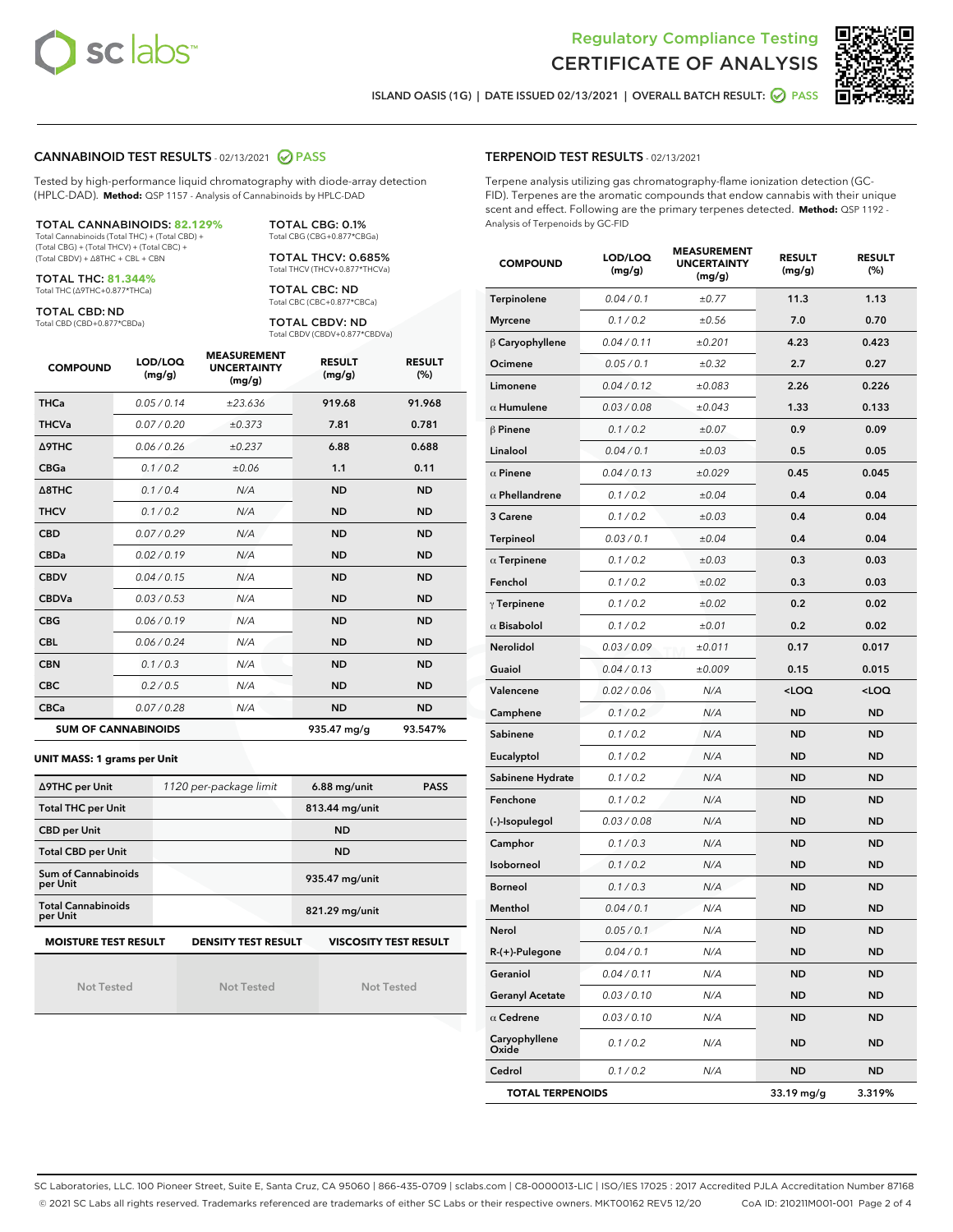



ISLAND OASIS (1G) | DATE ISSUED 02/13/2021 | OVERALL BATCH RESULT: ◯ PASS

# CATEGORY 1 PESTICIDE TEST RESULTS - 02/13/2021 2 PASS

Pesticide and plant growth regulator analysis utilizing high-performance liquid chromatography-mass spectrometry (HPLC-MS) or gas chromatography-mass spectrometry (GC-MS). \*GC-MS utilized where indicated. **Method:** QSP 1212 - Analysis of Pesticides and Mycotoxins by LC-MS or QSP 1213 - Analysis of Pesticides by GC-MS

| <b>COMPOUND</b>             | LOD/LOQ<br>$(\mu g/g)$ | <b>ACTION</b><br><b>LIMIT</b><br>$(\mu g/g)$ | <b>MEASUREMENT</b><br><b>UNCERTAINTY</b><br>$(\mu g/g)$ | <b>RESULT</b><br>$(\mu g/g)$ | <b>RESULT</b> |
|-----------------------------|------------------------|----------------------------------------------|---------------------------------------------------------|------------------------------|---------------|
| Aldicarb                    | 0.03 / 0.08            | $\ge$ LOD                                    | N/A                                                     | <b>ND</b>                    | <b>PASS</b>   |
| Carbofuran                  | 0.02/0.05              | $>$ LOD                                      | N/A                                                     | <b>ND</b>                    | <b>PASS</b>   |
| Chlordane*                  | 0.03 / 0.08            | $\ge$ LOD                                    | N/A                                                     | <b>ND</b>                    | <b>PASS</b>   |
| Chlorfenapyr*               | 0.03/0.10              | $\ge$ LOD                                    | N/A                                                     | <b>ND</b>                    | <b>PASS</b>   |
| Chlorpyrifos                | 0.02 / 0.06            | $\ge$ LOD                                    | N/A                                                     | <b>ND</b>                    | <b>PASS</b>   |
| Coumaphos                   | 0.02 / 0.07            | $\ge$ LOD                                    | N/A                                                     | <b>ND</b>                    | <b>PASS</b>   |
| <b>Daminozide</b>           | 0.02 / 0.07            | $\ge$ LOD                                    | N/A                                                     | <b>ND</b>                    | <b>PASS</b>   |
| <b>DDVP</b><br>(Dichlorvos) | 0.03/0.09              | $\ge$ LOD                                    | N/A                                                     | <b>ND</b>                    | <b>PASS</b>   |
| <b>Dimethoate</b>           | 0.03 / 0.08            | $\ge$ LOD                                    | N/A                                                     | <b>ND</b>                    | <b>PASS</b>   |
| Ethoprop(hos)               | 0.03/0.10              | $\ge$ LOD                                    | N/A                                                     | <b>ND</b>                    | <b>PASS</b>   |
| Etofenprox                  | 0.02 / 0.06            | $\ge$ LOD                                    | N/A                                                     | <b>ND</b>                    | <b>PASS</b>   |
| Fenoxycarb                  | 0.03/0.08              | $\ge$ LOD                                    | N/A                                                     | <b>ND</b>                    | <b>PASS</b>   |
| Fipronil                    | 0.03 / 0.08            | $>$ LOD                                      | N/A                                                     | <b>ND</b>                    | <b>PASS</b>   |
| <b>Imazalil</b>             | 0.02 / 0.06            | $\ge$ LOD                                    | N/A                                                     | <b>ND</b>                    | <b>PASS</b>   |
| <b>Methiocarb</b>           | 0.02 / 0.07            | $\ge$ LOD                                    | N/A                                                     | <b>ND</b>                    | <b>PASS</b>   |
| Methyl<br>parathion         | 0.03/0.10              | $\ge$ LOD                                    | N/A                                                     | <b>ND</b>                    | <b>PASS</b>   |
| <b>Mevinphos</b>            | 0.03/0.09              | $>$ LOD                                      | N/A                                                     | <b>ND</b>                    | <b>PASS</b>   |
| Paclobutrazol               | 0.02 / 0.05            | $\ge$ LOD                                    | N/A                                                     | <b>ND</b>                    | <b>PASS</b>   |
| Propoxur                    | 0.03/0.09              | $>$ LOD                                      | N/A                                                     | <b>ND</b>                    | <b>PASS</b>   |
| Spiroxamine                 | 0.03 / 0.08            | $\ge$ LOD                                    | N/A                                                     | <b>ND</b>                    | <b>PASS</b>   |
| <b>Thiacloprid</b>          | 0.03/0.10              | $\ge$ LOD                                    | N/A                                                     | <b>ND</b>                    | <b>PASS</b>   |

# CATEGORY 2 PESTICIDE TEST RESULTS - 02/13/2021 @ PASS

| <b>COMPOUND</b>   | LOD/LOQ<br>$(\mu g/g)$ | <b>ACTION</b><br><b>LIMIT</b><br>$(\mu g/g)$ | <b>MEASUREMENT</b><br><b>UNCERTAINTY</b><br>$(\mu g/g)$ | <b>RESULT</b><br>$(\mu g/g)$ | <b>RESULT</b> |
|-------------------|------------------------|----------------------------------------------|---------------------------------------------------------|------------------------------|---------------|
| Abamectin         | 0.03/0.10              | 0.1                                          | N/A                                                     | <b>ND</b>                    | <b>PASS</b>   |
| Acephate          | 0.02/0.07              | 0.1                                          | N/A                                                     | <b>ND</b>                    | <b>PASS</b>   |
| Acequinocyl       | 0.02/0.07              | 0.1                                          | N/A                                                     | <b>ND</b>                    | <b>PASS</b>   |
| Acetamiprid       | 0.02/0.05              | 0.1                                          | N/A                                                     | <b>ND</b>                    | <b>PASS</b>   |
| Azoxystrobin      | 0.02/0.07              | 0.1                                          | N/A                                                     | <b>ND</b>                    | <b>PASS</b>   |
| <b>Bifenazate</b> | 0.01/0.04              | 0.1                                          | N/A                                                     | <b>ND</b>                    | <b>PASS</b>   |
| <b>Bifenthrin</b> | 0.02/0.05              | 3                                            | N/A                                                     | <b>ND</b>                    | <b>PASS</b>   |
| <b>Boscalid</b>   | 0.03/0.09              | 0.1                                          | N/A                                                     | <b>ND</b>                    | <b>PASS</b>   |

# CATEGORY 2 PESTICIDE TEST RESULTS - 02/13/2021 continued

| <b>COMPOUND</b>               | <b>LOD/LOQ</b><br>$(\mu g/g)$ | <b>ACTION</b><br>LIMIT<br>$(\mu g/g)$ | <b>MEASUREMENT</b><br><b>UNCERTAINTY</b><br>(µg/g) | <b>RESULT</b><br>(µg/g) | <b>RESULT</b> |
|-------------------------------|-------------------------------|---------------------------------------|----------------------------------------------------|-------------------------|---------------|
| Captan                        | 0.19/0.57                     | 0.7                                   | N/A                                                | <b>ND</b>               | <b>PASS</b>   |
| Carbaryl                      | 0.02 / 0.06                   | 0.5                                   | N/A                                                | ND                      | <b>PASS</b>   |
| Chlorantranilip-<br>role      | 0.04 / 0.12                   | 10                                    | N/A                                                | <b>ND</b>               | <b>PASS</b>   |
| Clofentezine                  | 0.03 / 0.09                   | 0.1                                   | N/A                                                | ND                      | <b>PASS</b>   |
| Cyfluthrin                    | 0.12 / 0.38                   | $\overline{2}$                        | N/A                                                | ND                      | <b>PASS</b>   |
| Cypermethrin                  | 0.11 / 0.32                   | 1                                     | N/A                                                | ND                      | <b>PASS</b>   |
| <b>Diazinon</b>               | 0.02 / 0.05                   | 0.1                                   | N/A                                                | ND                      | <b>PASS</b>   |
| Dimethomorph                  | 0.03 / 0.09                   | 2                                     | N/A                                                | <b>ND</b>               | <b>PASS</b>   |
| Etoxazole                     | 0.02 / 0.06                   | 0.1                                   | N/A                                                | ND                      | <b>PASS</b>   |
| Fenhexamid                    | 0.03 / 0.09                   | 0.1                                   | N/A                                                | ND                      | <b>PASS</b>   |
| Fenpyroximate                 | 0.02 / 0.06                   | 0.1                                   | N/A                                                | <b>ND</b>               | <b>PASS</b>   |
| Flonicamid                    | 0.03 / 0.10                   | 0.1                                   | N/A                                                | ND                      | <b>PASS</b>   |
| Fludioxonil                   | 0.03/0.10                     | 0.1                                   | N/A                                                | ND                      | <b>PASS</b>   |
| Hexythiazox                   | 0.02 / 0.07                   | 0.1                                   | N/A                                                | <b>ND</b>               | <b>PASS</b>   |
| Imidacloprid                  | 0.04 / 0.11                   | 5                                     | N/A                                                | ND                      | <b>PASS</b>   |
| Kresoxim-methyl               | 0.02 / 0.07                   | 0.1                                   | N/A                                                | ND                      | <b>PASS</b>   |
| <b>Malathion</b>              | 0.03 / 0.09                   | 0.5                                   | N/A                                                | ND                      | <b>PASS</b>   |
| Metalaxyl                     | 0.02 / 0.07                   | 2                                     | N/A                                                | ND                      | <b>PASS</b>   |
| Methomyl                      | 0.03 / 0.10                   | 1                                     | N/A                                                | ND                      | <b>PASS</b>   |
| Myclobutanil                  | 0.03 / 0.09                   | 0.1                                   | N/A                                                | <b>ND</b>               | <b>PASS</b>   |
| <b>Naled</b>                  | 0.02 / 0.07                   | 0.1                                   | N/A                                                | ND                      | <b>PASS</b>   |
| Oxamyl                        | 0.04 / 0.11                   | 0.5                                   | N/A                                                | ND                      | <b>PASS</b>   |
| Pentachloronitro-<br>benzene* | 0.03 / 0.09                   | 0.1                                   | N/A                                                | ND                      | <b>PASS</b>   |
| Permethrin                    | 0.04 / 0.12                   | 0.5                                   | N/A                                                | ND                      | <b>PASS</b>   |
| Phosmet                       | 0.03 / 0.10                   | 0.1                                   | N/A                                                | ND                      | <b>PASS</b>   |
| Piperonylbu-<br>toxide        | 0.02 / 0.07                   | 3                                     | N/A                                                | <b>ND</b>               | <b>PASS</b>   |
| Prallethrin                   | 0.03 / 0.08                   | 0.1                                   | N/A                                                | <b>ND</b>               | <b>PASS</b>   |
| Propiconazole                 | 0.02 / 0.07                   | 0.1                                   | N/A                                                | <b>ND</b>               | <b>PASS</b>   |
| Pyrethrins                    | 0.04 / 0.12                   | 0.5                                   | N/A                                                | ND                      | PASS          |
| Pyridaben                     | 0.02 / 0.07                   | 0.1                                   | N/A                                                | <b>ND</b>               | <b>PASS</b>   |
| Spinetoram                    | 0.02 / 0.07                   | 0.1                                   | N/A                                                | <b>ND</b>               | <b>PASS</b>   |
| Spinosad                      | 0.02 / 0.07                   | 0.1                                   | N/A                                                | ND                      | <b>PASS</b>   |
| Spiromesifen                  | 0.02 / 0.05                   | 0.1                                   | N/A                                                | <b>ND</b>               | <b>PASS</b>   |
| Spirotetramat                 | 0.02 / 0.06                   | 0.1                                   | N/A                                                | <b>ND</b>               | <b>PASS</b>   |
| Tebuconazole                  | 0.02 / 0.07                   | 0.1                                   | N/A                                                | ND                      | <b>PASS</b>   |
| Thiamethoxam                  | 0.03 / 0.10                   | 5                                     | N/A                                                | <b>ND</b>               | <b>PASS</b>   |
| Trifloxystrobin               | 0.03 / 0.08                   | 0.1                                   | N/A                                                | <b>ND</b>               | <b>PASS</b>   |